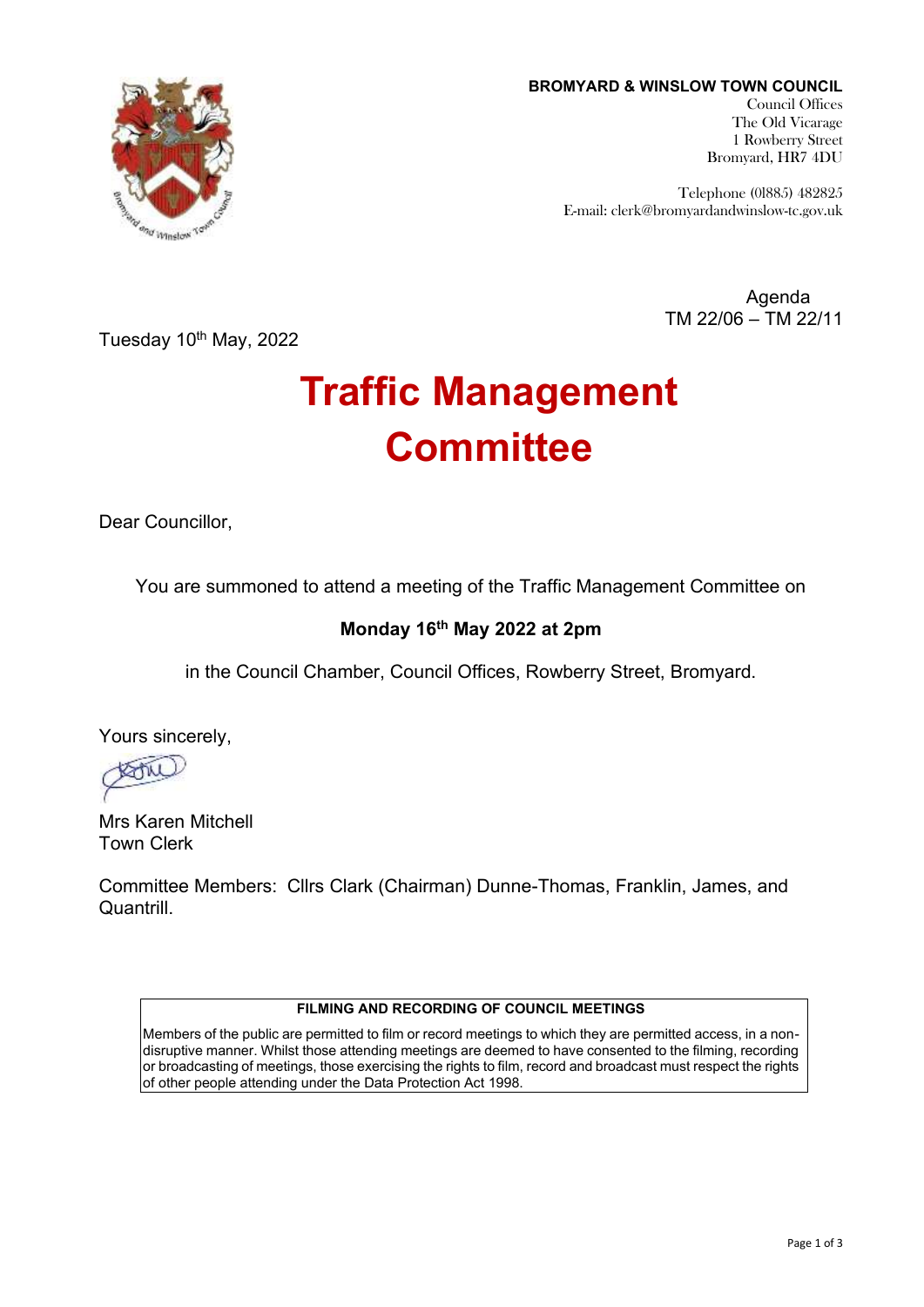## **AGENDA**

#### **TM 22/06 Apologies** *LGA 1972 S85 (1)*

To receive and approve any apologies for absence.

*Schedule 12 of the Local Government Act 1972 requires that a record be kept of the members present and that this record form part of the Minutes of the meeting. Members who cannot attend a meeting should tender apologies to the Town Clerk as it is usual for the grounds upon which apologies are tendered also to be recorded.*

#### **TM 22/07 Declarations of Interest and written requests for dispensation**

*Local Authorities (Model Code of Conduct) Order 2007 SI No. 1159*

Members are invited to declare disclosable pecuniary interests (DPI) and other interests in items on the agenda as required by the Bromyard and Winslow Town Council Code of Conduct for Members and by the Localism Act 2011.

#### **TM 22/08 Minutes**

To receive, confirm as a correct record and sign the Minutes of the Meeting held on Monday 21st February, 2022*LGA 1972 Sch 12 para 41(1)*

#### **TM 22/09 Traffic Matters**

- 1. To review on-going issues previously considered by the committee.
	- i. Community Speedwatch to receive an update and consider any necessary action. *Cllr Clark.*
	- ii. Kirkham Gardens Parking to receive comments from the Fire Commander following a site visit and to consider next steps.
	- iii. Pump Street Bus Stop Relocation to note that at the Finance & Properties Committee meeting, held on Monday 9<sup>th</sup> May, this project was identified as a priority for inclusion in the Bromyard Extraordinary Towns Maintenance Fund.
	- iv. Cruxwell Street parking to receive an update from Herefordshire Council on the transfer of on-street parking from left to right-hand side of the road.
	- v. Pedestrian crossing outside the Co-op to receive an update from Cllr Shaw.
- 2. To consider new issues
	- i. To consider making a request to Herefordshire Council for the removal of a brown goods sign, outside of the Halo Centre.
	- ii. Frog Lane to consider making a request to Herefordshire Council to stop up the highway at the junction of Frog Lane and the High **Street**